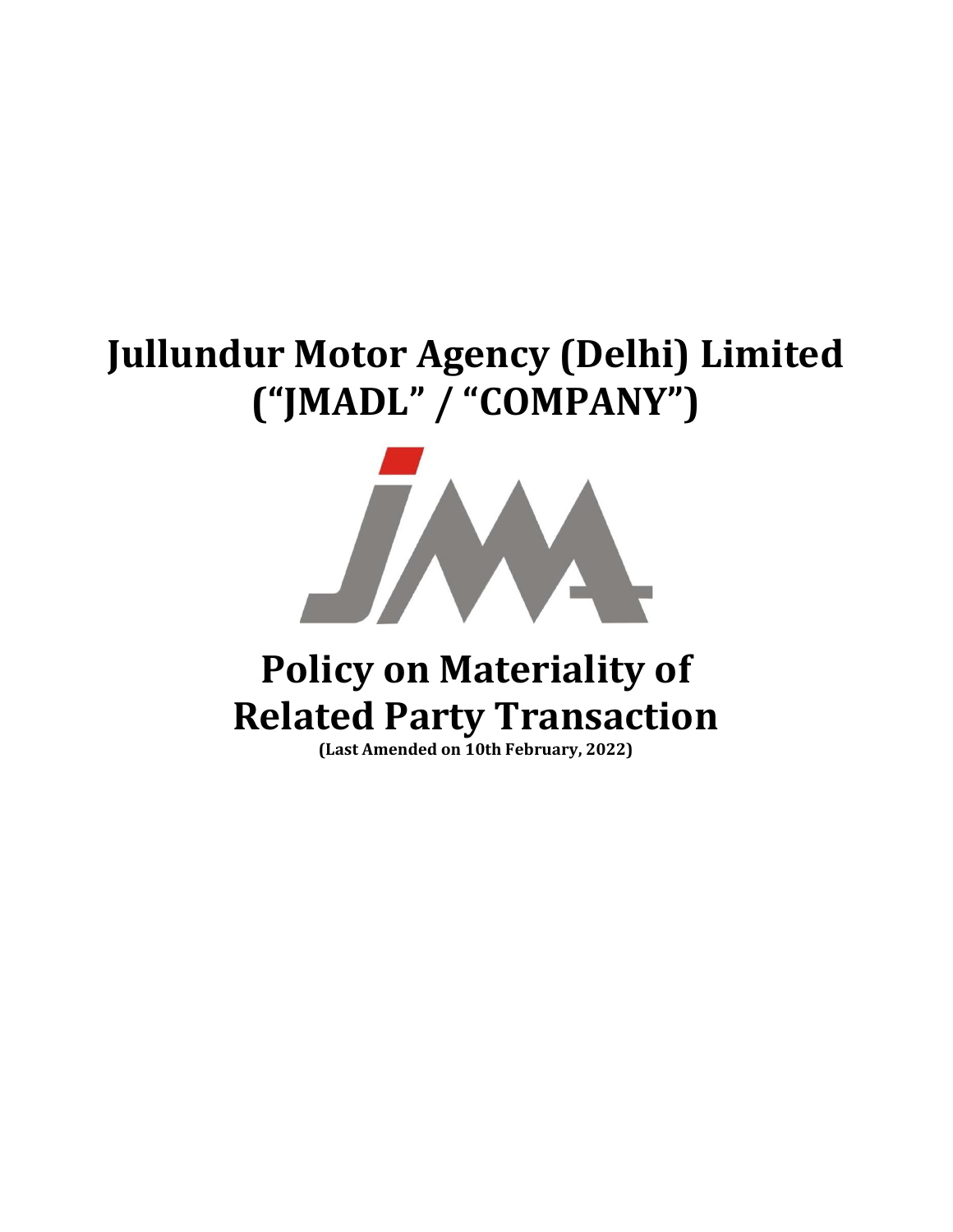#### PREAMBLE:

The Board of Directors (the "Board") of Jullundur Motor Agency (Delhi) Limited (the "Company") has adopted this policy on "Materiality of Related Party Transaction" (the "Policy") upon recommendation of the Audit Committee and the said Policy includes the materiality threshold and the manner of dealing with Related Party Transactions ("RPT") in compliance with the requirements of Section 188 of the Companies Act, 2013 read with Rules made there under and Regulation 23 of Securities and Exchange Board of India (Listing Obligations and Disclosure Requirements) Regulations, 2015 (Listing Regulation, 2015), as amended from time to time. Amendments, from time to time, to the Policy, if any, shall be considered by the Board based on the recommendations of the Audit Committee. This Policy applies to transactions between the Company and one or more of its Related Party (ies). It provides a framework for governance and reporting of RPT including material transactions.

#### **OBJECTIVE**

This Policy is intended to ensure due and timely identification, approval, disclosure and reporting of transactions between the Company and any of its Related Party (ies) in compliance with the applicable laws and regulations as may be amended from time to time.

The provisions of this Policy are designed to govern the approval process and disclosure requirement(s) to ensure transparency in the conduct of RPT's in the best interest of the Company and its shareholders/stakeholders and to comply with the statutory provisions in this regard.

| "Audit Committee or         | Committee of the Board constituted from time to time under the             |
|-----------------------------|----------------------------------------------------------------------------|
| Committee"                  | provisions of Regulation 18 of Listing Regulations, 2015 and Section 177   |
|                             | of the Companies Act, 2013                                                 |
| "Associate"                 | As defined under Section 2 (6) of the Companies Act, 2013                  |
| "Arm's length"              | Transaction between two Related Parties that is transacted as if they      |
|                             | were unrelated, so that there is no conflict of interest.                  |
| "Board"                     | As defined under Section 2 (10) of the Companies Act, 2013                 |
| <b>Managerial</b><br>"Key   | As defined under Section 2(51) of the Companies Act, 2013                  |
| Personnel"                  |                                                                            |
| "Material<br><b>Related</b> | A transaction with a related party shall be considered material if -       |
| <b>Party Transaction"</b>   |                                                                            |
|                             | i) The transaction(s) to be entered into individually or taken together    |
|                             | with previous transactions during a financial year, exceeds rupees         |
|                             | one thousand crore or (10%) ten per cent of the annual                     |
|                             | consolidated turnover of the listed entity as per the last audited         |
|                             | financial statements of the listed entity, whichever is lower; or          |
|                             |                                                                            |
|                             | ii)A transaction involving payments to a related party with respect to     |
|                             | brand usage or royalty to be entered into individually or taken together   |
|                             | with previous transactions during a financial year, exceed 5% of the       |
|                             | annual consolidated turnover of the Company as per the last audited        |
|                             | financial statements of the Company;                                       |
|                             |                                                                            |
| "Material                   | All the modification(s) to the approved related party transaction(s) shall |
| $modification(s)$ "         | be material if, post approval:                                             |
|                             |                                                                            |
|                             | a. There is a change in type, terms and/or particulars of the transaction, |
|                             | which in the opinion of Audit Committee is material in nature;             |

#### **DEFINITIONS**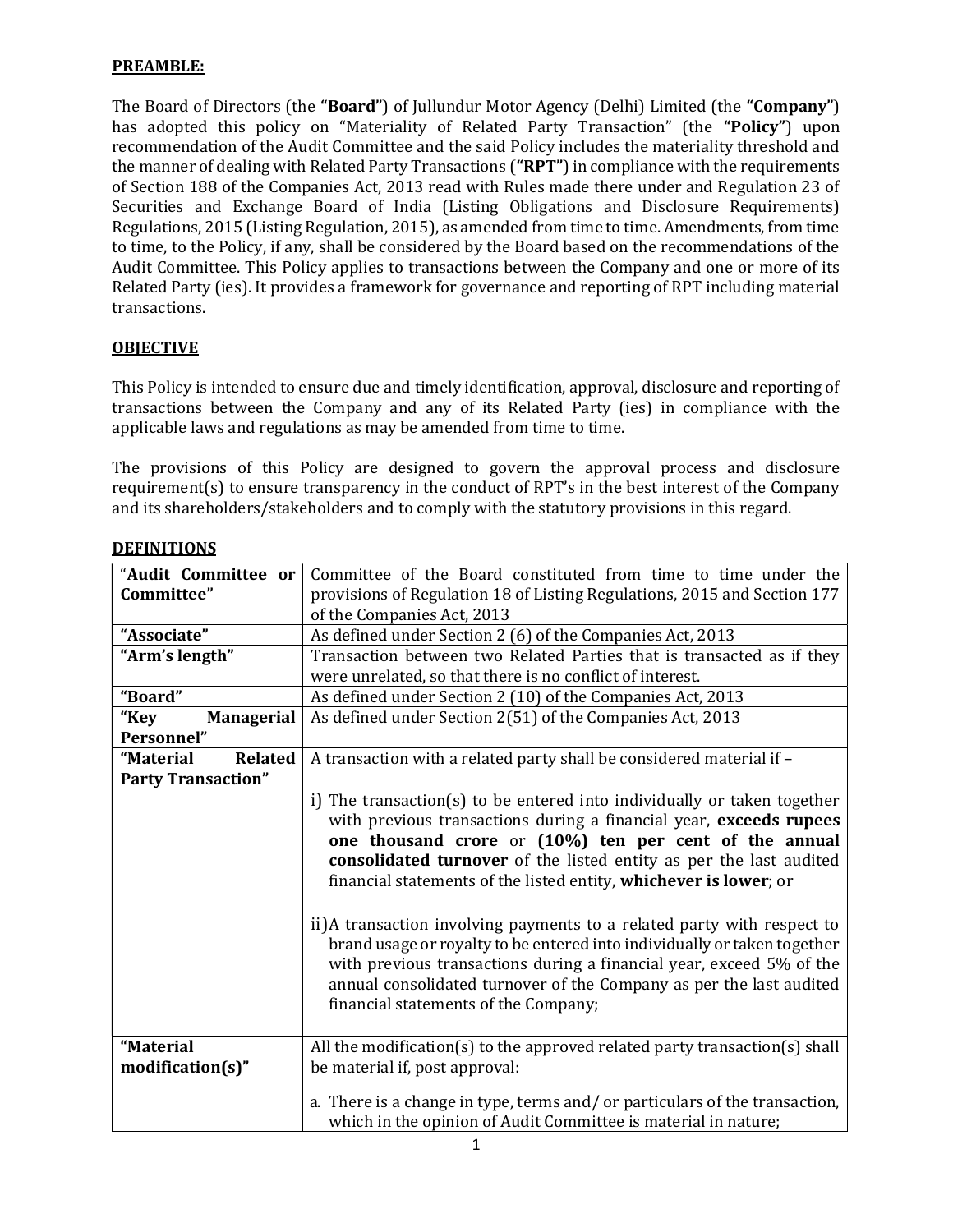| "Related Party"                          | b. There is a change in tenure/term of the transaction by 2 (Two) or more<br>years in any direction;<br>c. Value of the proposed transaction exceeds 50% of the value of<br>approved transaction.<br>As defined under sub-section (76) of section 2 of the Companies Act, 2013<br>or under the applicable accounting standards: |
|------------------------------------------|---------------------------------------------------------------------------------------------------------------------------------------------------------------------------------------------------------------------------------------------------------------------------------------------------------------------------------|
|                                          | "Provided that:<br>(a) any person or entity forming a part of the promoter or promoter<br>group of the listed entity; or                                                                                                                                                                                                        |
|                                          | (b) any person or any entity, holding equity shares:<br>(i) of twenty per cent or more; or<br>(ii) of ten per cent or more, with effect from April 1, 2023;                                                                                                                                                                     |
|                                          | in the listed entity either directly or on a beneficial interest basis as<br>provided under section 89 of the Companies Act, 2013, at any time,<br>during the immediate preceding financial year;                                                                                                                               |
|                                          | shall be deemed to be a related party:"                                                                                                                                                                                                                                                                                         |
|                                          | Provided further that this definition shall not be applicable for the units<br>issued by mutual funds which are listed on a recognized stock<br>exchange(s);                                                                                                                                                                    |
| "Related<br><b>Party</b><br>Transaction" | A transaction involving a transfer of resources, services or obligations<br>between:                                                                                                                                                                                                                                            |
|                                          | (i) a listed entity or any of its subsidiaries on one hand and a related party<br>of the listed entity or any of its subsidiaries on the other hand; or                                                                                                                                                                         |
|                                          | (ii) a listed entity or any of its subsidiaries on one hand, and any<br>other person or entity on the other hand, the purpose and effect of<br>which is to benefit a related party of the listed entity or any of its<br>subsidiaries, with effect from April 1, 2023;                                                          |
|                                          | regardless of whether a price is charged and a "transaction" with a<br>related party shall be construed to include a single transaction or a group<br>of transactions in a contract. It shall also explicitly include the following<br>transactions:                                                                            |
|                                          | $\triangleright$ Sale, purchase or supply of any goods or materials;<br>> Selling or otherwise disposing of, or buying property of any kind;<br>$\triangleright$ Leasing of property of any kind;<br>$\triangleright$ Availing or rendering of any services;                                                                    |
|                                          | > Appointment of any agent for the purchase or sale of goods, materials,<br>services or property;                                                                                                                                                                                                                               |
|                                          | $\triangleright$ Such related party's appointment to any office or place of profit in the<br>Company, its subsidiary Company or associate Company;                                                                                                                                                                              |
|                                          | $\triangleright$ Underwriting the subscription of any securities or derivatives thereof,                                                                                                                                                                                                                                        |
|                                          | of the Company;<br>$\triangleright$ Financing (including loans and equity contributions in cash or kind,<br>intercorporate deposits, advances or investments made or given by the<br>Company or its subsidiary);<br>> Providing or obtaining guarantees and collaterals; and                                                    |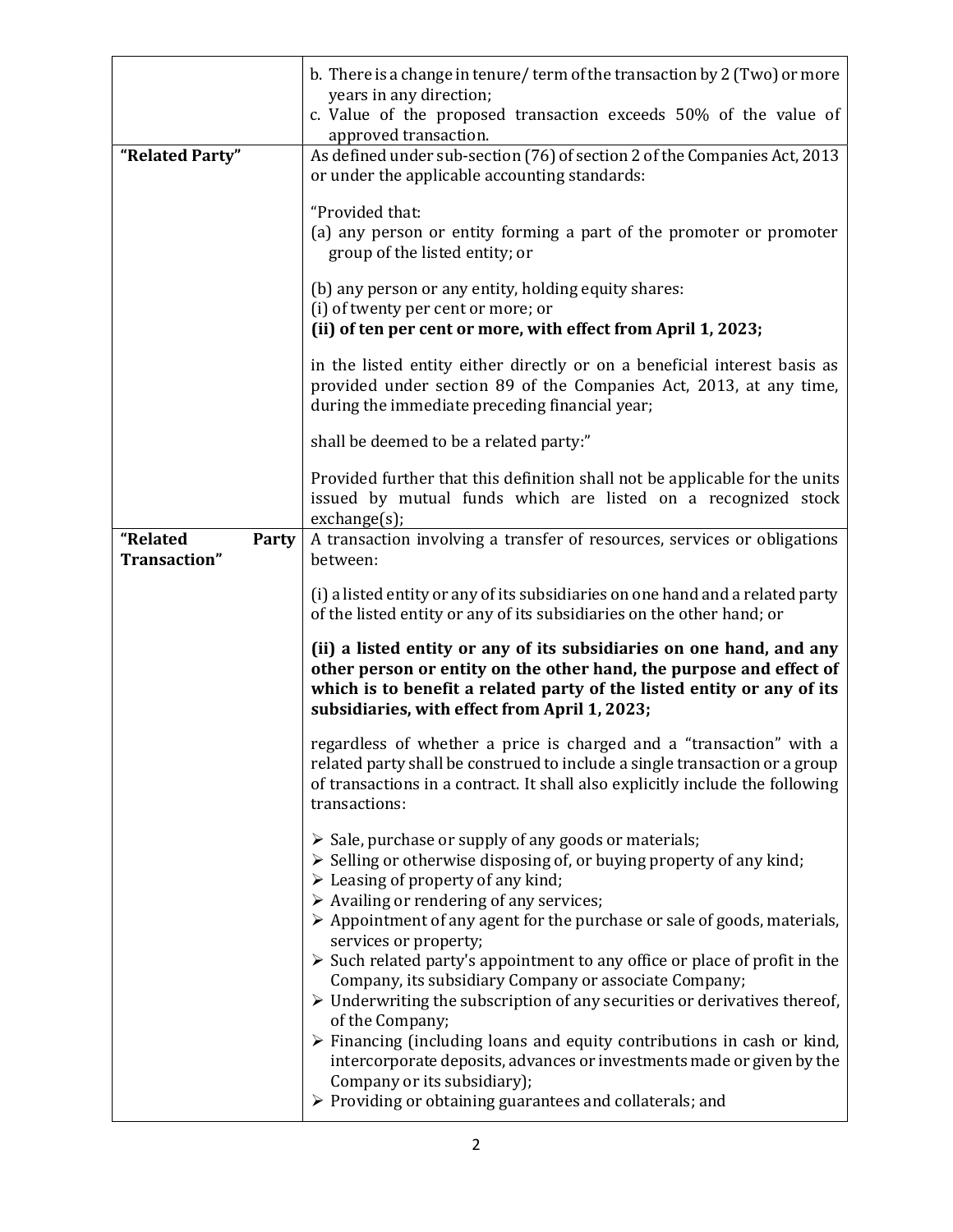| Provided that the following shall not be a related party transaction:                                                                                                                                                                                                                                                                                     |
|-----------------------------------------------------------------------------------------------------------------------------------------------------------------------------------------------------------------------------------------------------------------------------------------------------------------------------------------------------------|
| (a) the issue of specified securities on a preferential basis, subject to<br>compliance of the requirements under the Securities and Exchange<br>Board of India (Issue of Capital and Disclosure Requirements)<br>Regulations, 2018;                                                                                                                      |
| (b) the following corporate actions by the listed entity which are<br>uniformly applicable/offered to all shareholders in proportion to their<br>shareholding:<br>i. payment of dividend;<br>ii. subdivision or consolidation of securities;<br>iii. issuance of securities by way of a rights issue or a bonus issue; and<br>iv. buy-back of securities. |
| (c) acceptance of fixed deposits by banks/Non-Banking Finance<br>Companies at the terms uniformly applicable/offered to<br>all<br>shareholders/public, subject to disclosure of the same along with the<br>disclosure of related party transactions every six months to the stock<br>exchange(s), in the format as specified by the Board:                |
| (d) Remuneration paid to key management personnel (KMP), if such KMP<br>are not a related party of the Company or its subsidiary in any other<br>manner, and the appointment of such KMP has been made by the Board<br>on the recommendation of the Nomination and Remuneration Committee<br>of the Company;                                              |
| Provided further that this definition shall not be applicable for the units<br>issued by mutual funds which are listed on a recognized stock<br>exchange(s);                                                                                                                                                                                              |

# **POLICY**

The Audit Committee shall review and approve all Related Party Transactions and subsequent material modifications based on this Policy. All material related party transactions and subsequent material modifications shall require prior approval of the shareholders through resolution. All proposed Related Party Transactions and subsequent material modifications must be reported to the Committee for prior approval, in accordance with this Policy. In the case of frequent / regular / repetitive transactions which are in the normal / ordinary course of business of the Company, the Committee may grant standing pre –approval / omnibus approval, details whereof are given in a separate Section of this Policy. In exceptional cases, where a prior approval is not taken due to an inadvertent omission or due to unforeseen circumstances or due to extreme urgency, the Committee may ratify the transactions in accordance with this Policy.

#### IDENTIFICATION OF RELATED PARTY TRANSACTIONS

Every Director, Key Managerial Personnel, Promoter including Member of Promoter Group, Functional / Business heads / Chief Financial Officer and every person or entity holding 20% or more equity shares of the Company (10% or more w.e.f. April 1, 2023) will be responsible for providing prior Notice to the Company Secretary of any potential RPT(s) and subsequent material modifications. They will also be responsible for providing additional information about the transaction(s) that in addition to the information to be furnished before the Stock Exchange in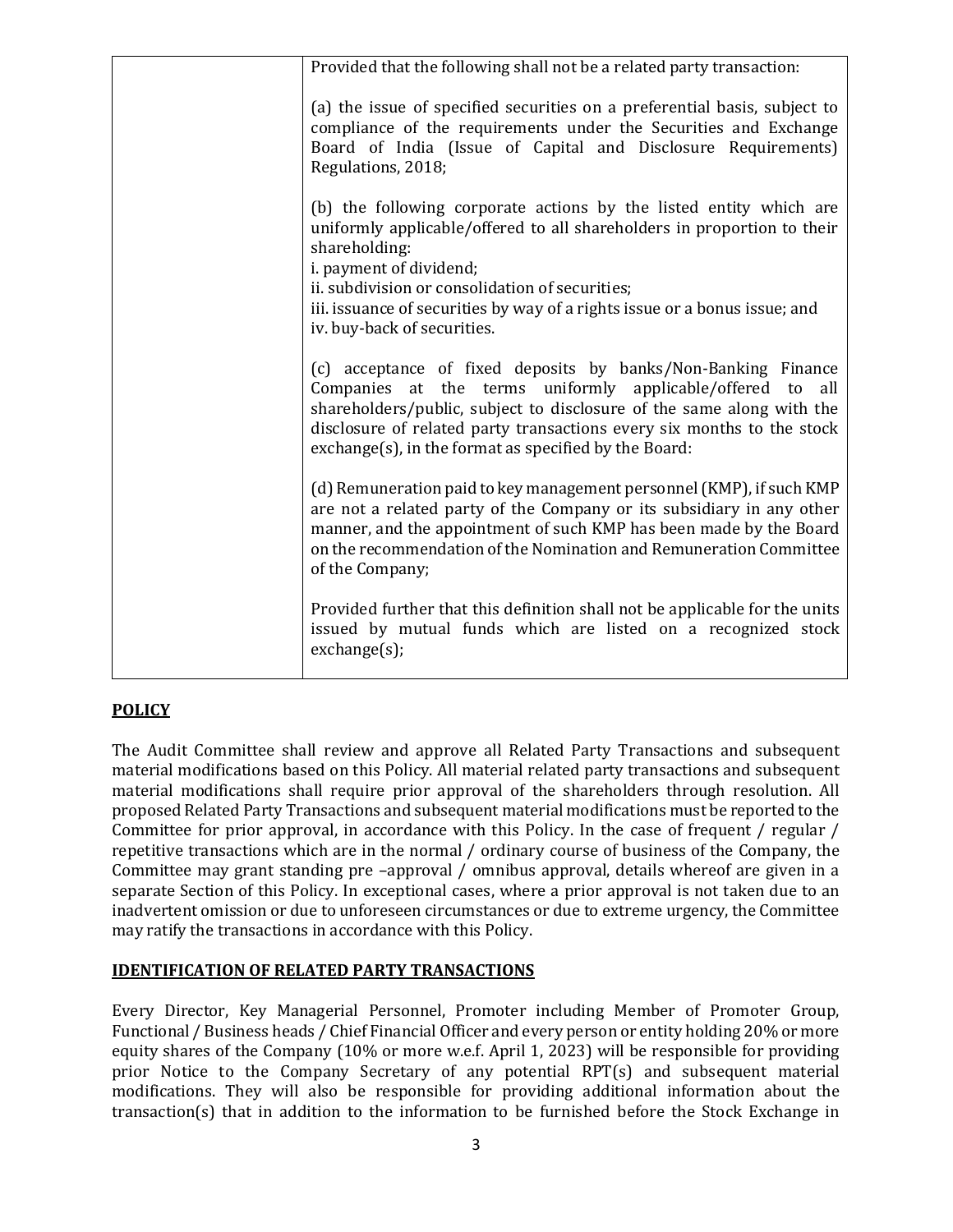accordance with the provisions of Securities and Exchange Board of India (Listing Obligations and Disclosure Requirements) Regulations, 2015, as amended, from time to time, the Board or the Committee may request that the relevant information be placed before the Committee and the Board.

Every Director, Promoter, Member of the Promoter Group, Key Managerial Personnel and every person or entity holding 20% or more equity shares of the Company (10% or more w.e.f. April 1, 2023) will also be responsible to update the Company Secretary of any change(s) in the above relationship(s), directorship(s), holding(s), interest(s) and / or control(s) immediately on him / her/it becoming aware of such event(s).

The Company strongly prefers to receive such notice of any potential RPT(s) and subsequent material modifications well in advance so that the Committee/ the Board has adequate time to obtain and review information about the proposed transaction(s).

The Company Secretary in consultation with the Chief Financial Officer may refer any potential RPT(s) and subsequent material modifications to any external legal consultant(s)/transfer pricing expert and the outcome or opinion of such external party (ies) shall be brought to the notice of the Committee / the Board. Based on this Notice, the Company Secretary will take it up for necessary approvals under this Policy.

## REVIEW AND APPROVAL OF RELATED PARTY TRANSACTION(S)

All Related party transactions and subsequent material modifications shall require prior approval of the audit committee of the listed entity.

Provided that only those members of the audit committee, who are independent directors, shall approve related party transactions.

Provided further that:

- a. a related party transaction to which the subsidiary of the Company is a party but the Company is not a party, shall require prior approval of the audit committee of the Company if the value of such transaction whether entered into individually or taken together with previous transactions during a financial year exceeds ten per cent of the annual consolidated turnover, as per the last audited financial statements of the Company;
- b. with effect from April 1, 2023, a related party transaction to which the subsidiary of the Company is a party but the Company is not a party, shall require prior approval of the audit committee of the Company if the value of such transaction whether entered into individually or taken together with previous transactions during a financial year, exceeds ten per cent of the annual standalone turnover, as per the last audited financial statements of the subsidiary;
- c. prior approval of the audit committee of the Company shall not be required for a related party transaction to which the listed subsidiary is a party but the Company is not a party, if regulation 23 and sub-regulation (2) of regulation 15 of the SEBI (Listing Obligations and Disclosure Requirements) Regulations, 2015, as amended from time to time, are applicable to such listed subsidiary.
- d. For related party transactions of unlisted subsidiaries of a listed subsidiary as referred to in (c) above, the prior approval of the audit committee of the listed subsidiary shall suffice.

## CONSIDERATION BY THE COMMITTEE IN APPROVING THE PROPOSED TRANSACTIONS

While considering any transaction, the Audit Committee shall take into account all relevant facts and circumstances including the terms of the transaction, the business purpose of the transaction, the benefits to the Company and to the Related Party, and any other relevant matters.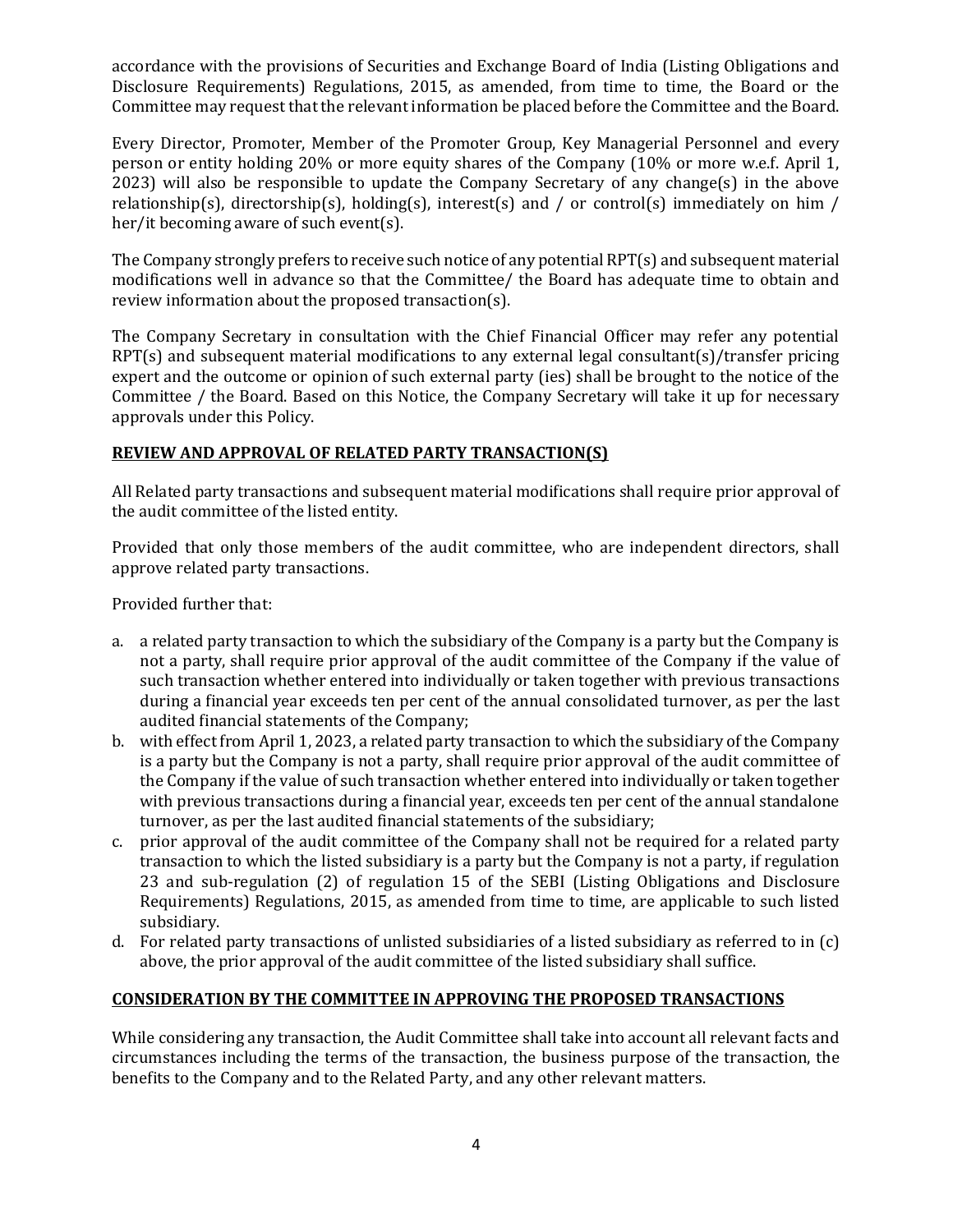Prior to the approval, the Audit Committee shall, inter-alia, consider the following factors to the extent relevant to the transaction:

- a) Whether the terms of the RPT's are in the ordinary course of the Company's business and are on an arm's length basis;
- b) The business reasons for the Company to enter into the RPT and the nature of alternative transactions, if any;
- c) Whether the RPT includes any potential reputational risks that may arise as a result of or in connection with the proposed Transaction; and
- d) Whether the RPT would affect the independence or present a conflict of interest for any Director or Key Managerial Personnel of the Company, taking into account the size of the transaction, the overall financial position of the Director, Key Managerial Personnel or other Related Party, the direct or indirect nature of the Director's interest, Key Managerial Personnel's or other Related Party's interest in the transaction and the ongoing nature of any proposed relationship and any other factors the Committee deems relevant.

While considering the arm's length nature of the transaction, the Audit Committee shall take into account the facts and circumstances as were applicable at the time of entering into the transaction with the Related Party. The Audit Committee shall take into consideration that subsequent events (i.e., events after the initial transactions have commenced) like evolving business strategies / short term commercial decisions to improve / sustain market share, changing market dynamics, local competitive scenario, economic / regulatory conditions affecting the global / domestic industry, may impact profitability but may not have a bearing on the otherwise arm's length nature of the transaction.

In addition to the above the Audit Committee shall also review following information before approving the proposed RPT:

- a. Type, material terms and particulars of the proposed transaction;
- b. Name of the related party and its relationship with the Company or its subsidiary, including nature of its concern or interest (financial or otherwise);
- c. Tenure of the proposed transaction (particular tenure shall be specified);
- d. Value of the proposed transaction;
- e. The percentage of the Company's annual consolidated turnover, for the immediately preceding financial year, that is represented by the value of the proposed transaction (and for a RPT involving a subsidiary, such percentage calculated on the basis of the subsidiary's annual turnover on a standalone basis shall be additionally provided);
- f. If the transaction relates to any loans, inter-corporate deposits, advances or investments made or given by the Company or its subsidiary:
	- i) details of the source of funds in connection with the proposed transaction;
	- ii) where any financial indebtedness is incurred to make or give loans, inter-corporate deposits, advances or investments,
		- nature of indebtedness;
		- cost of funds; and
		- tenure;
	- iii) applicable terms, including covenants, tenure, interest rate and repayment schedule, whether secured or unsecured; if secured, the nature of security; and
	- iv) the purpose for which the funds will be utilized by the ultimate beneficiary of such funds pursuant to the RPT.
- g. Justification as to why the RPT is in the interest of the Company;
- h. A copy of the valuation or other external party report, if any such report has been relied upon;
- i. Percentage of the counter-party's annual consolidated turnover that is represented by the value of the proposed RPT on a voluntary basis;
- j. Any other information that may be relevant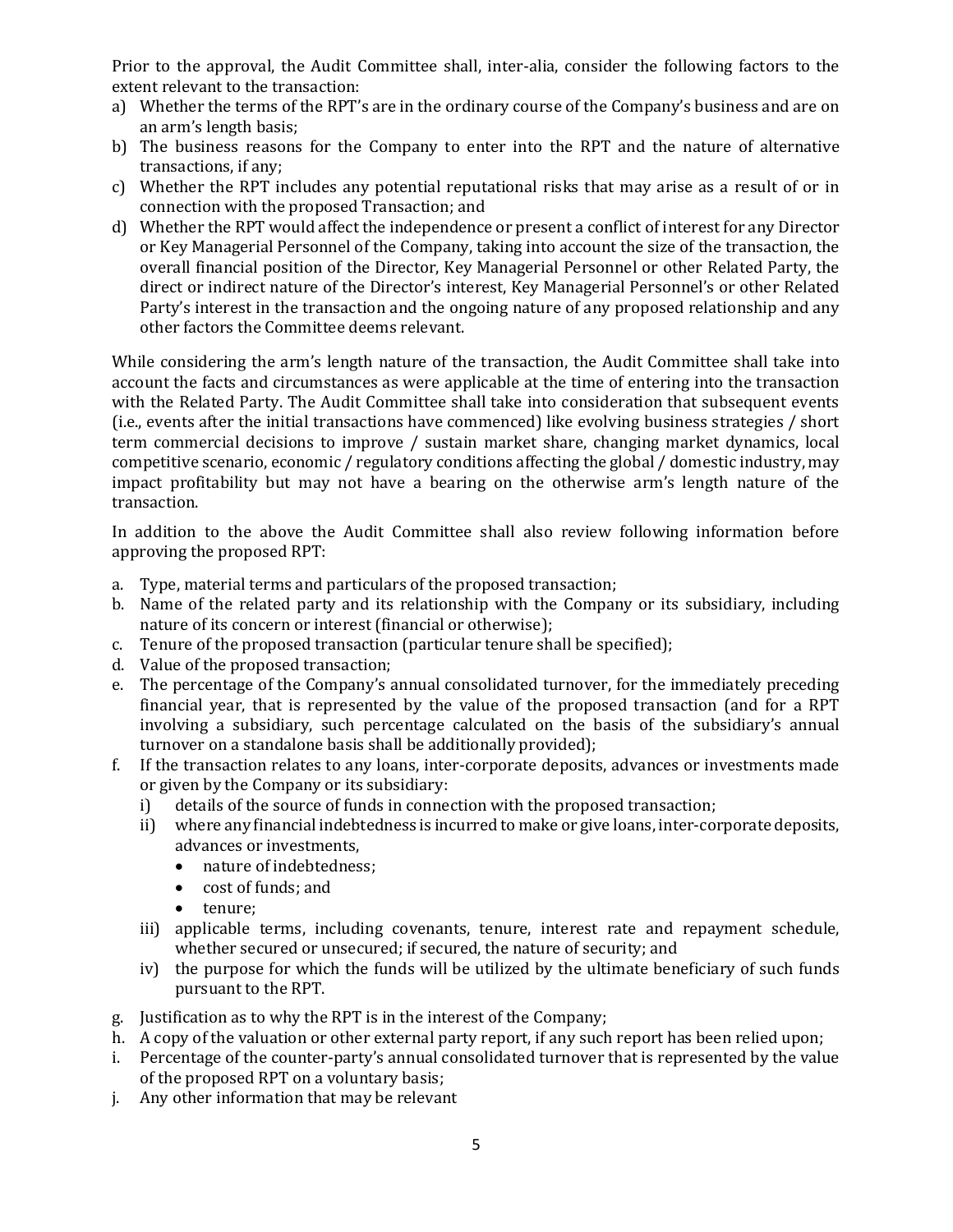The Audit committee shall also review the status of long-term (more than one year) or recurring RPTs on an annual basis.

## APPROVAL BY THE BOARD

If the Audit Committee determines that a RPT(s) should be brought before the Board, or if the Board in any case elects to review any such matter or it is mandatory under any law for Board to approve the RPT(s), then the Board shall consider and approve the RPT(s) at a meeting and the considerations set forth above shall apply to the Board's review and approval of the matter, with such modification as may be necessary or appropriate under the circumstances.

#### STANDING PRE-APPROVAL / OMNIBUS APPROVAL BY THE COMMITTEE

In case of frequent / regular / repetitive transactions which are in the normal / ordinary course of business of the Company, the Committee may grant standing Pre-approval / Omnibus Approval. While granting the approval, the Audit Committee shall satisfy itself of the need for the Omnibus Approval and that same is in the interest of the Company. The Omnibus Approval shall specify the following:

- a) Name of the related party;
- b) Nature of the transaction;
- c) Period of the transaction;
- d) Maximum amount of the transactions that can be entered into;
- e) Indicative base price / current contracted price and formula for variation in price, if any; and
- f) Such other conditions as the Audit Committee may deem fit.

Such transactions will be deemed to be Pre-approved and may not require any further approval of the Committee for each specific transaction(s) unless there is any material modification to the transaction. Any material modification to these factors shall require a prior approval of the Committee.

Further, where the need of the RPT(s) cannot be foreseen and all prescribed details are not available, the Committee may grant Omnibus Approval subject to the value per transaction which shall not exceed INR 1,00,00,000/- (Rupees One Crore only). The details of such transaction(s) shall be reported at the next meeting of the Board of Directors for ratification. Further, the Committee shall review, at least on a quarterly basis, the details of related party transactions entered into by the listed entity pursuant to each of the omnibus approvals given to ensure that they are in compliance with this Policy. The Omnibus Approval shall be valid for a period of 1 (One) year and fresh approval shall be obtained after the expiry of 1 (One) year.

## APPROVAL OF MATERIAL RELATED PARTY TRANSACTIONS

All Material RPT(s) and subsequent material modifications in excess of the limits as specified under the provisions of Section 188 and any other section, if applicable, of the Companies Act, 2013 & rules made thereunder and also, read with Listing Regulations, 2015, shall require prior approval of the shareholders through Ordinary Resolution or Special Resolution, as may be required, in accordance with the provisions of the Companies Act, 2013 and Listing Regulations, 2015 and no related party shall vote to approve such resolutions whether the entity is a related party to the particular transaction or not. All RPT(s) which are over and above of aforesaid limits and which are not in the Ordinary Course of Business or not at Arms' Length basis, shall also require the prior approval of the shareholders through Ordinary Resolution or Special Resolution, as may be required, in accordance with the provisions of the Companies Act, 2013 and Listing Regulations, 2015 and no related party shall vote to approve such resolutions whether the entity is a related party to the particular transaction or not.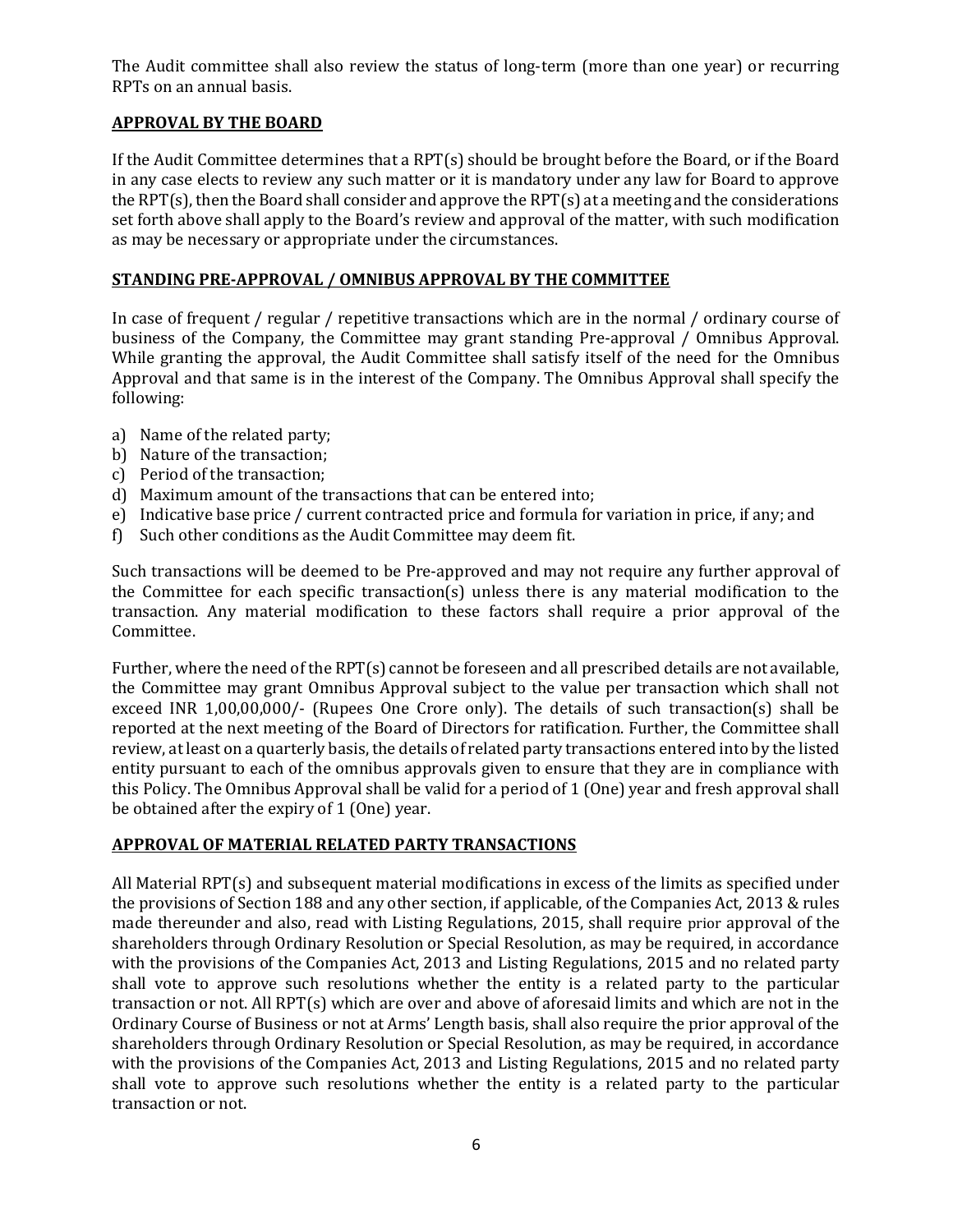Prior approval of the shareholders of the Company shall not be required for a related party transaction to which the listed subsidiary is a party but the Company is not a party, if regulation 23 and sub-regulation (2) of regulation 15 of Listing Regulations, 2015, are applicable to such listed subsidiary.

For related party transactions of unlisted subsidiaries of a listed subsidiary as referred above, the prior approval of the shareholders of the listed subsidiary shall suffice.

However, prior approval of the shareholders shall not be required if RPT entered into between:

- a. two government companies;
- b. a holding company and its wholly owned subsidiary whose accounts are consolidated with such holding company and placed before the shareholders at the general meeting for approval;
- c. two wholly-owned subsidiaries of the listed holding company, whose accounts are consolidated with such holding company and placed before the shareholders at the general meeting for approval.

## INFORMATION TO BE PROVIDED TO SHAREHOLDERS FOR CONSIDERATION OF RPTs

The notice being sent to the shareholders seeking approval for any proposed RPT shall, in addition to the requirements under the Companies Act, 2013, include the following information as a part of the explanatory statement:

- a. A summary of the information provided by the management of the Company to the audit committee as specified above;
- b. Justification for why the proposed transaction is in the interest of the Company;
- c. Where the transaction relates to any loans, inter-corporate deposits, advances or investments made or given by the Company or its subsidiary, the details specified above;
- d. A statement that the valuation or other external report, if any, relied upon by the Company in relation to the proposed transaction will be made available through the registered email address of the shareholders;
- e. Percentage of the counter-party's annual consolidated turnover that is represented by the value of the proposed RPT, on a voluntary basis;
- f. Any other information that may be relevant.

# RELATED PARTY TRANSACTIONS NOT PREVIOUSLY APPROVED

In the event the Company becomes aware of a RPT(s) that has / have not been approved or ratified under this Policy, the transaction(s) shall be placed as promptly as practicable before the Committee or the Board or the Shareholders as may be required in accordance with this Policy for review and ratification. The Committee or the Board or the Shareholders shall consider all relevant facts and circumstances respecting such transaction(s) and shall evaluate all options available to the Company, including but not limited to ratification, revision, or termination of such transaction(s), and the Company shall take such action as the Committee deems appropriate under the circumstances.

## DISCLOSURE AND REPORTING OF RELATED PARTY TRANSACTIONS

Every RPT(s) entered into by the Company shall be referred to in the Board's Report to the shareholders along with justification for entering into such transaction(s). Chief Financial Officer shall be responsible for such disclosure.

The Company Secretary shall also make necessary entries in the Register of Contracts required to be maintained under the Companies Act, 2013.